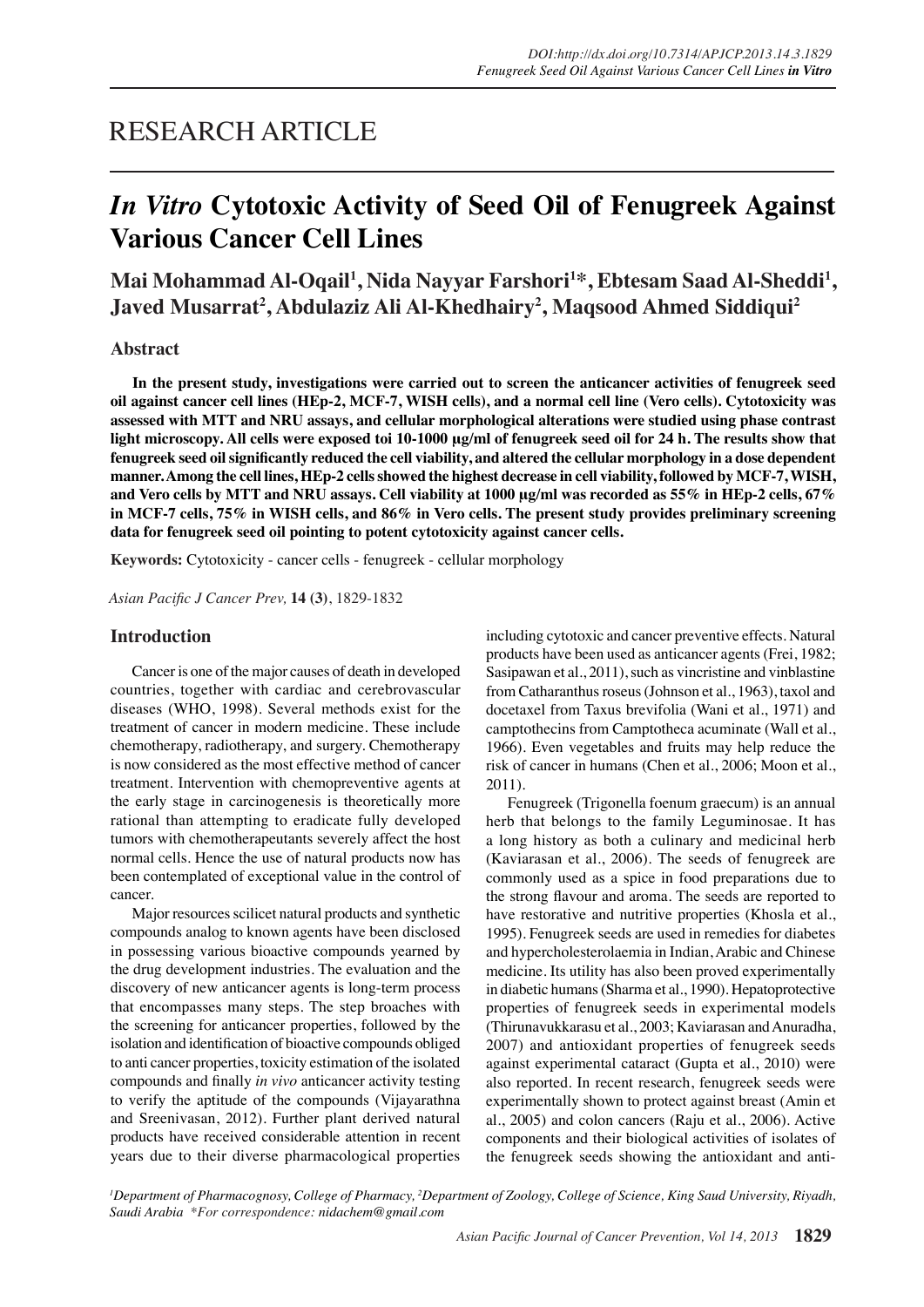#### *Mai Mohammad Al-Oqail et al*

inflammatory activities have already been reported (Liu et al., 2012). Therefore, present study was designed to investigate the cytotoxicity of fenugreek seed oil against the four cell lines, i.e. Human epidermoid cancer cells (HEp2), human breast adenocarcinoma cells (MCF-7), human amniotic epithelial cells (WISH), and African green monkey kidney cells (Vero).

### **Materials and Methods**

#### *Chemicals and consumables*

DMEM culture medium, antibiotics-atimycotic solution, fetal bovine serum (FBS) and trypsin were purchased from Invitogen, Life Sciences, USA. Consumables and culture wares used in the study were procured from Nunc, Denmark. Ethanol and all other specified reagents and solvents were purchased from Sigma Chemical Company Pvt. Ltd. St. Louis, MO, USA.

#### *Cell Lines and cell cultures*

Human epidermoid cancer cells (HEp2), human breast adenocarcinoma cells (MCF-7), human amniotic epithelial cells (WISH), and African green monkey kidney cells (Vero), were cultured in DMEM/MEM/RPMI-1640, supplemented with 10% FBS, 0.2% sodium bicarbonate and antibiotic/antimycotic solution (100x, 1ml/100 ml of medium). Cells were grown in 5%  $CO_2$  at 37<sup>o</sup>C in high humid atmosphere. Before the experiments, viability of cells was assessed following the protocol of (Siddiqui et al., 2008). Cells showing more than 95% cell viability and passage number between 12 and 18 were used in the present study.

#### *Plant material and extractions*

The fenugreek seeds used in this work were obtained from the local market of Riyadh, Saudi Arabia. The seeds were screened manually to remove bad ones. They were then dried to constant weight in an oven at  $70^{\circ}$ C, ground using mechanical grinder, put in air-tight containers and stored in a desiccator. The oil from fenugreek seeds was extracted by continuous extraction in Soxhlet apparatus for 12 h using petroleum ether  $(60-80^{\circ}C)$  boiling range) as a solvent according to the method described by AOCS (Horwitz, 1980). At the end of the extraction the solvent was evaporated. The oil thus obtained was dried over anhydrous sodium sulphate and stored -4°C for further analysis.

#### *Experimental design*

Cells were exposed to various concentrations of fenugreek seed oil (10 μg/ml to 1000 μg/ml) for a period of 24 h. Following the exposures of fenugreek seed oil, cells were subjected to assess the cytotoxic responses using MTT assay, NRU assay, and cellular morphological alterations were studied.

#### *Drug solutions*

The extracts of fenugreek seed oil was not completely soluble in aqueous medium solution, therefore the stock solutions of all the extracts were prepared in Dimethylsulphoxide (DMSO) and diluted in culture

medium to reach the desired concentrations. The concentration of DMSO in culture medium was not more that 0.1% and this medium was used as control.

#### *Cytotoxicity Screening*

*MTT assay:* Percent cell viability was assessed using the 3-(4, 5-dimethylthiazol-2-yl)-2, 5-diphenyl tetrazolium bromide (MTT) assay as described (Siddiqui et al., 2008). Briefly, cells  $(1x10<sup>4</sup>)$  were allowed to adhere for 24 h  $CO_2$  incubator at 37°C in 96 well culture plates. After the respective exposure, MTT (5 mg/ml of stock in PBS) was added (10 μl/well in 100 μl of cell suspension), and plates were incubated for 4 h. Then, supernatants were discarded and 200 μl of DMSO were added to each well and mixed gently. The developed color was read at 550 nm using Multiwell Microplate Reader (Thermo Scientific, USA). Untreated sets were also run under identical conditions and served as control.

*Neutral red uptake (NRU) assay:* Neutral red uptake (NRU) assay was carried out following the protocol described by (Siddiqui et al., 2010). Briefly, after the respective exposure, the medium was aspirated and cells were washed twice with PBS, and incubated for 3 h in a medium supplemented with neutral red (50 μg/ml). Medium was washed off rapidly with a solution containing 0.5% formaldehyde and 1% calcium chloride. Cells were subjected to further incubation of 20 min at  $37^{\circ}$ C in a mixture of acetic acid  $(1\%)$  and ethanol  $(50\%)$  to extract the dye. The plates were read at 540 nm using Multiwell Microplate Reader (Thermo Scientific, USA). The values were compared with the control sets run under identical conditions.

*Morphological analysis:* Morphological observation of cells treated with fenugreek seed oil were done to determine the changes induced by the fenugreek seed oil. All the cells were exposed to increasing concentrations (10-1000 μg/ml) of fenugreek seed oil for 24 h and cell images were taken using an inverted phase contrast microscope (OLYMPUS CKX 41) at 20 X magnification.

#### *Statistical analysis*

The results are expressed as mean and standard error of means (SEM). One way ANOVA was employed to detect differences between the groups of treated and control. The values showing p<0.05 were considered as statistically significant.

## **Results**

#### *Cytotoxicity assessment*

The *in vitro* cytotoxic effect of fenugreek seed oil was evaluated by MTT and NRU assays. The percent cell viability in different cell lines observed by MTT and NRU assays are presented in Figures 1 and 2. The results showed that the seed oil of fenugreek significantly reduced the viability of all the cancerous cells in a concentration-dependent manner (Figure 1). Among the cell lines, HEp-2 cells showed the highest decrease in the cell viability, followed by MCF-7, WISH, and Vero cells by MTT assay. The cell viability at 1000 μg/ml were recorded 55% in HEp-2 cells, 67% in MCF-7 cells, 75%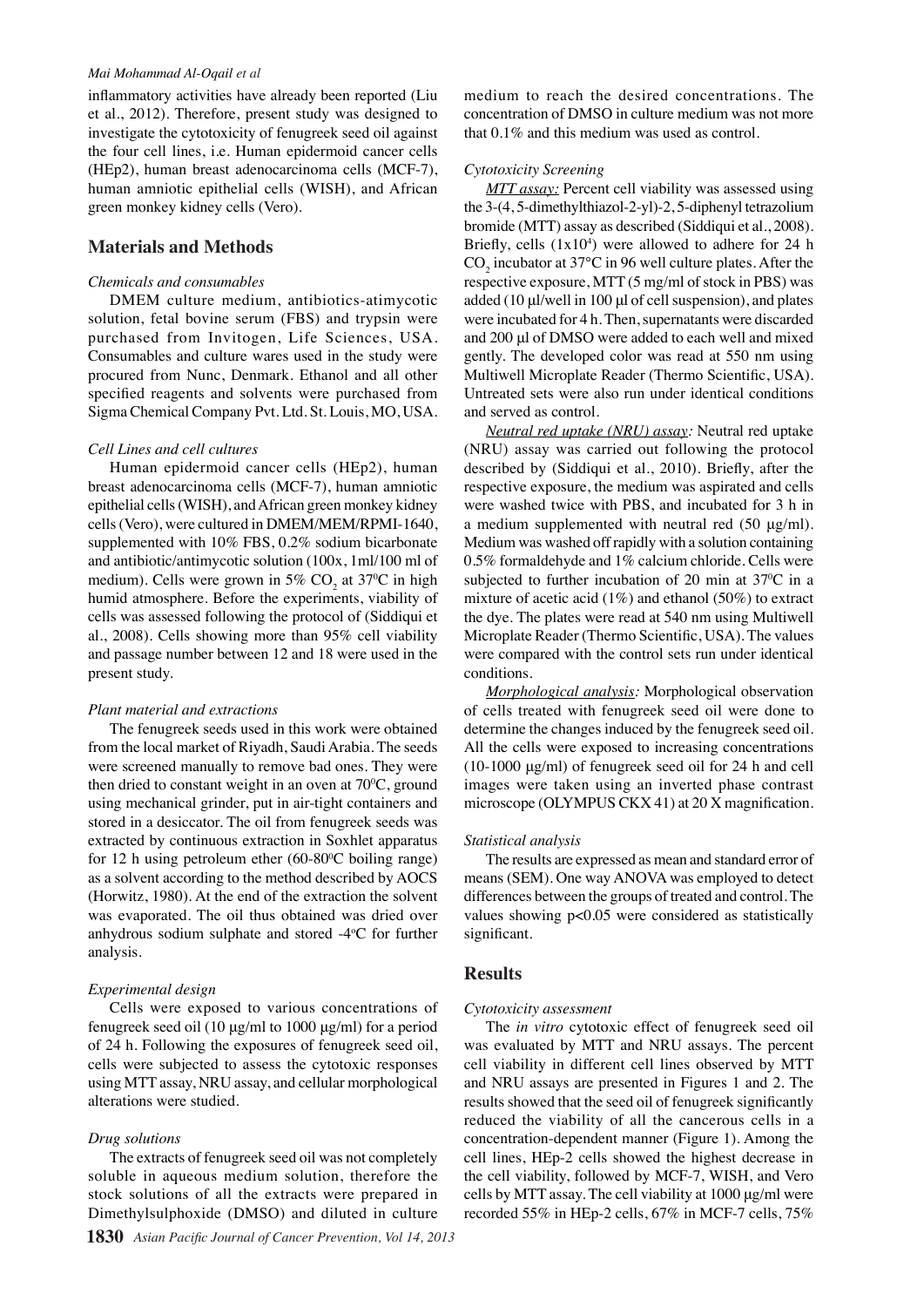

**Figure 1. Effect of Seed Oil of Fenugreek on the Cell Viability of Different Cell Lines.** Each cell line was treated with increasing concentrations (10-1000 μg/ml) of seed oil of fenugreek for 24 h, and the cell viability was determined by MTT assay



**Figure 2. Effect of Seed Oil of Fenugreek on the Cell Viability of Different Cell Lines.** Each cell line was treated with increasing concentrations (10–1000 μg/ml) of seed oil of fenugreek for 24 h, and the cell viability was determined by NRU assay

in WISH cells, and 86% in Vero cells (Figure 1). Similar kind of results was also found in all the cells exposed with various concentrations of seed oil of fenugreek by NRU assay (Figure 2). The results also showed that the seed oil of fenugreek significantly reduced the viability of all the cancerous cells in a concentration-dependent manner (Figure 2). The cell viability at 1000 μg/ml of seed oil of fenugreek were found 58% in HEp-2 cells, 64% in MCF-7 cells, 76% in WISH cells, and 85% in Vero cells (Figure 2). HEp-2 cells were found to be more sensitive and the cell viability was reduced maximum, followed by MCF-7, WISH, and Vero cells (Figure-2). Significant decrease of cell viability was only observed at 250 μg/ml and above concentrations of seed oil of fenugreek, and lower concentrations did not decrease the cell viabilities of cells (Figures 1 and 2).

#### *Morphological changes*

The morphological changes observed in various cell types are shown in Figures 3. Morphological alteration of HEp2, MCF-7, WISH, and Vero cells lines after the exposure of seed oil of fenugreek were observed under phase contrast microscope. The cells indicated the most prominent effects after exposure of the seed oil of fenugreek. Changes in morphology were found in concentration dependent manner. Cells exposed to 250



**Figure 3. Morphological Changes after the Exposure of Various Concentrations (250-1000 μg/ml) of Seed Oil Of Fenugreek for 24 h.** Images were taken using an inverted phase contrast microscope (OLYMPUS CKX 41) at 20X magnification

μg/ml and above concentrations of seed oil of fenugreek for 24 h reduced the normal morphology of the cells and cell adhesion capacity in comparison to control (Figure 3). Most of the cells at 1000 μg/ml of seed oil of fenugreek lost their typical morphology and appeared smaller in size, shrunken and rounded (Figure 3).

## **Discussion**

In this study seed oil of fenugreek was evaluated as new anticancer agent by using cytotoxicity end points i.e. MTT and NRU assays, and morphological alterations. Plants used in traditional medicines have been accepted as leads for therapeutic drug development in modern medicine. The seed oil of fenugreek was selected for this study, since fenugreek is commonly used as a spice in food preparations due to the strong flavour and aroma. The seeds are reported to have restorative and nutritive properties (Khosla et al., 1995), such as anti diabetic activity (Sharma et al., 1990), hepatoprotective activity (Thirunavukkarasu et al., 2003; Kaviarasan and Anuradha, 2007), and antioxidant properties against experimental cataract (Gupta et al., 2010). In recent research, fenugreek seeds were experimentally shown to protect against breast (Amin et al., 2005) and colon cancers (Raju et al., 2006). Thus, in order to understand the characteristic of the cytotoxicity effect of seed oil of fenugreek on cancer cells, four types of cell lines were chosen to study the cells i.e. HEp2, MCF-7, WISH, and Vero cells. The present study also demonstrated the cytotoxicity indices as a measure of percentage cell mortality calculated by MTT and NRU assays in the cells in a concentration dependent manner at the end of 24 h incubation with the seed oil of fenugreek. We found that seed oil of fenugreek significantly reduced the viability of all the cancerous cells in a concentration-dependent manner. Among the cell lines, HEp-2 cells showed the highest decrease in the cell viability, followed by MCF-7, WISH, and Vero cells. The data from the study agreed with the previous findings where they found difference in the sensitivity of the cell lines (Vijayan et al., 2004). They found that RD-228 cell line was more sensitive among HEp-2, RD-228 and Vero cells. The reduction in percent cell viability after 24 h of